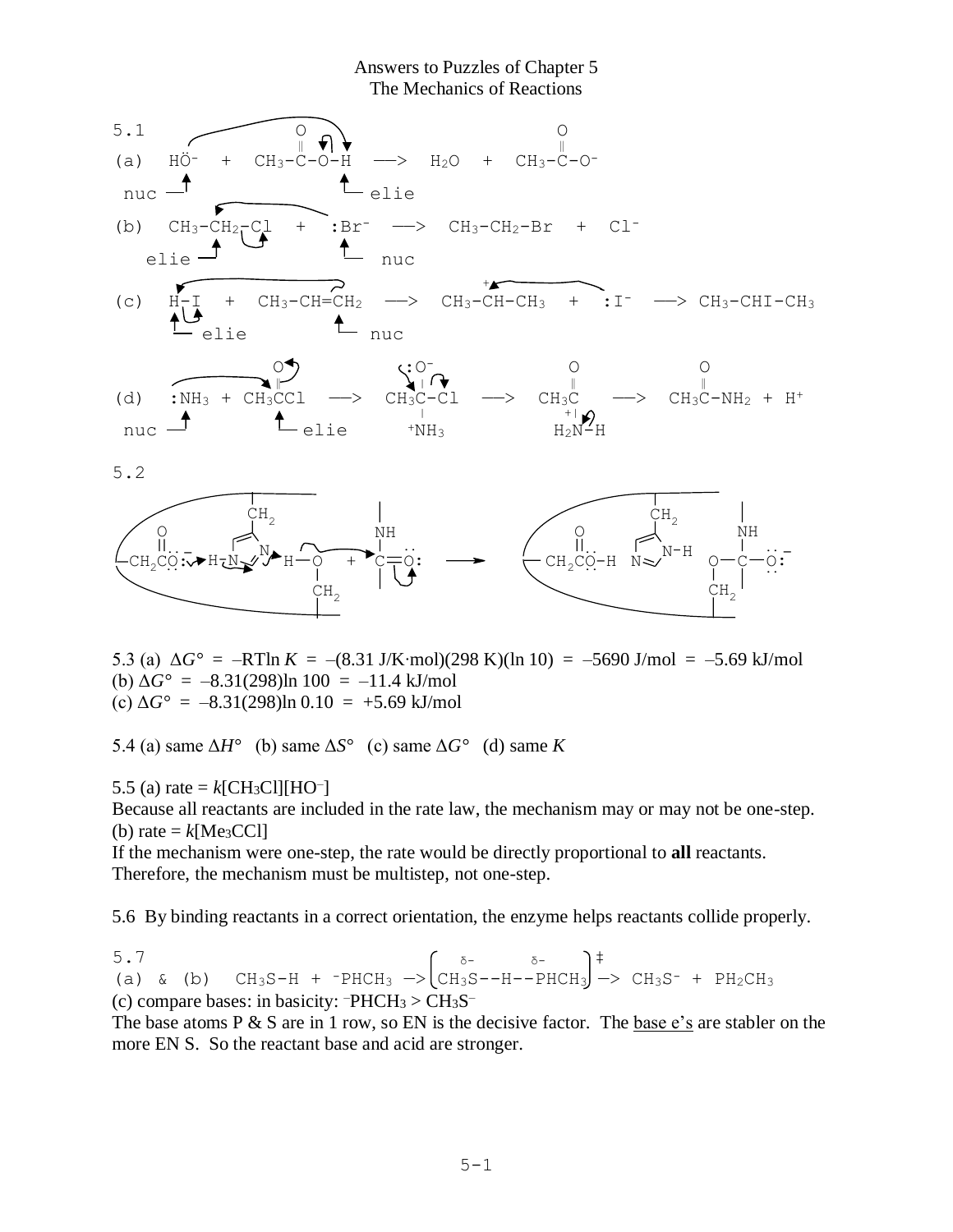

(d) yes, positive for both



5.9 (a) As  $T \downarrow$ ,  $k \downarrow$  and rate  $\downarrow$  (b) As [reactant]  $\downarrow$ ,  $k$  is constant and rate  $\downarrow$ (c) As catalyst  $\uparrow$ ,  $k \uparrow$  and rate  $\uparrow$  (d) As steric hindrance  $\uparrow$ ,  $k \downarrow$  and rate  $\downarrow$ 

5.10 By deforming and inactivating the enzyme, raising the temperature might slow the reaction.

5.11 In the first reaction the base can remove 1 of 6 equivalent Hs to reach products, whereas the base in the second reaction can remove 1 of only 3 Hs. So, the first reaction has more lenient orientation needs, a larger *S*TS, a larger Δ*S* ‡ , and a smaller Δ*G*<sup>≠</sup> .

5.12 By binding reactants, an enzyme makes an intermolecular reaction an intramolecular one.

## $5.13$  (a)  $CH_3CH_2CO_2H + CICH_2CO_2^-$

 $\delta$ - δ+<br>δ- δ+ (b) Compare bases: in basicity: CH3CH2CÖ2<sup>-</sup> > Cl-CH2CÖ2<sup>-</sup> because the  $\delta$ + attracts & stabilizes the base e's. So the reactant base & acid are stronger.  $(C)$   $G^{\circ}$ 



Reaction progress

(d) The "downhill" equilibrium  $(K > 1)$  is favorable, and the kinetics of acid-base reactions are typically fast and favorable.



(c) Both equilibrium and kinetics are unfavorable.

Reaction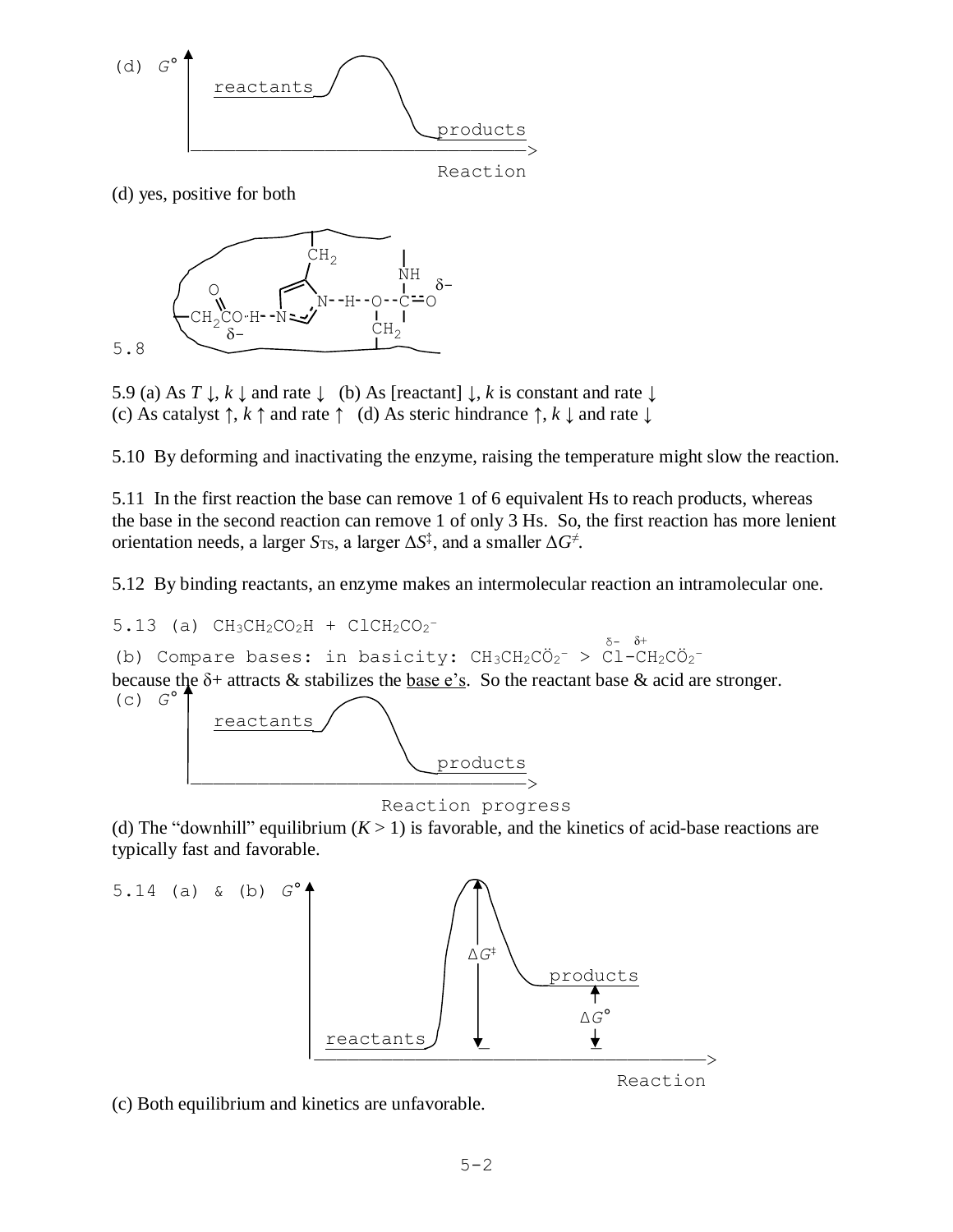5.15 Evidently a carbon-oxygen  $\pi$  bond is stronger than a carbon-carbon  $\pi$  bond to overcome the 50 kJ/mol disadvantage of propanone's extra, relatively weak carbon-hydrogen bond.

5.16 
$$
\overline{HO_3PO}
$$
 OH OH OH OH O  
\n $\overline{HO_3PO}$  OH OH OH H<sub>2</sub>C-CH-CH-CH-CH-CH-CH  
\n $\overline{H_2C}$ -CH-CH-CH-CH-CH  
\n $\overline{CO_3PO}$  OH OH OH OH  
\n $\overline{HO_3PO}$ OH OH OH OH  
\n $\overline{HO_3PO}$ OH OH OH OH  
\n $\overline{O_3PO}$ OH OH OH OH OH  
\n $\overline{O_3PO}$ OH OH OH OH OH  
\n $\overline{O_3PO}$ OH OH OH OH OH  
\n $\overline{O_3PO}$ OH OH OH OH OH  
\n $\overline{O_3PO}$ OH OH OH OH

5.17 (a) 3 steps (3 TS's) (b) 2nd step (TS has highest *G*°) (c) 2nd step (TS has highest *G*°)

5.18 (a) 
$$
CH_3NH_2 + H-F
$$
  
\n $nuC$   
\n(b)  $(CH_3) {}_3C - Br$   $\longrightarrow$   $(CH_3) {}_3C^+$  + Br-  
\nelie  
\n(c)  $(CH_3) {}_2CH + HO:^- \longrightarrow$   $(CH_3) {}_2CH-OH$   
\nelie  
\n $1$   $u$   $u$   
\n(d)  $H:^- + CH_3CH$   $\longrightarrow$   $CH_3CH_2$   
\n $nuC$   
\n(e)  $H_2CH_2-CH_2 + CH_3OH + I^-$   
\n $ellC$   
\n(f)  $l$   $u$   
\n $l$   $u$   
\n $l$   $l$   $u$   
\n $l$   $l$   $u$   
\n $l$   $u$   
\n $l$   $u$   
\n $l$   $l$   $u$   
\n $l$   $l$   $l$   
\n $l$   $l$   $u$   
\n $l$   $l$   $u$   
\n $l$   $l$   $l$   
\n $l$   $l$   $l$   
\n $l$   $l$   $l$   
\n $l$   $l$   $l$   
\n $l$   $l$   
\n $l$   $l$   
\n $l$   $l$   
\n $l$   $l$   
\n $l$   $l$   
\n $l$   $l$   
\n $l$   $l$   
\n $l$   $l$   
\n $l$   $l$   
\n $l$   $l$   
\n $l$   $l$   
\n $l$   $l$   
\n $l$  <

$$
3.21 (a) \times (c) \quad h=CL + HC=ICH_3 \quad \longrightarrow \quad H_2C=ICH_3
$$
\n(b) \quad elie \n
$$
1 \quad \text{puc}
$$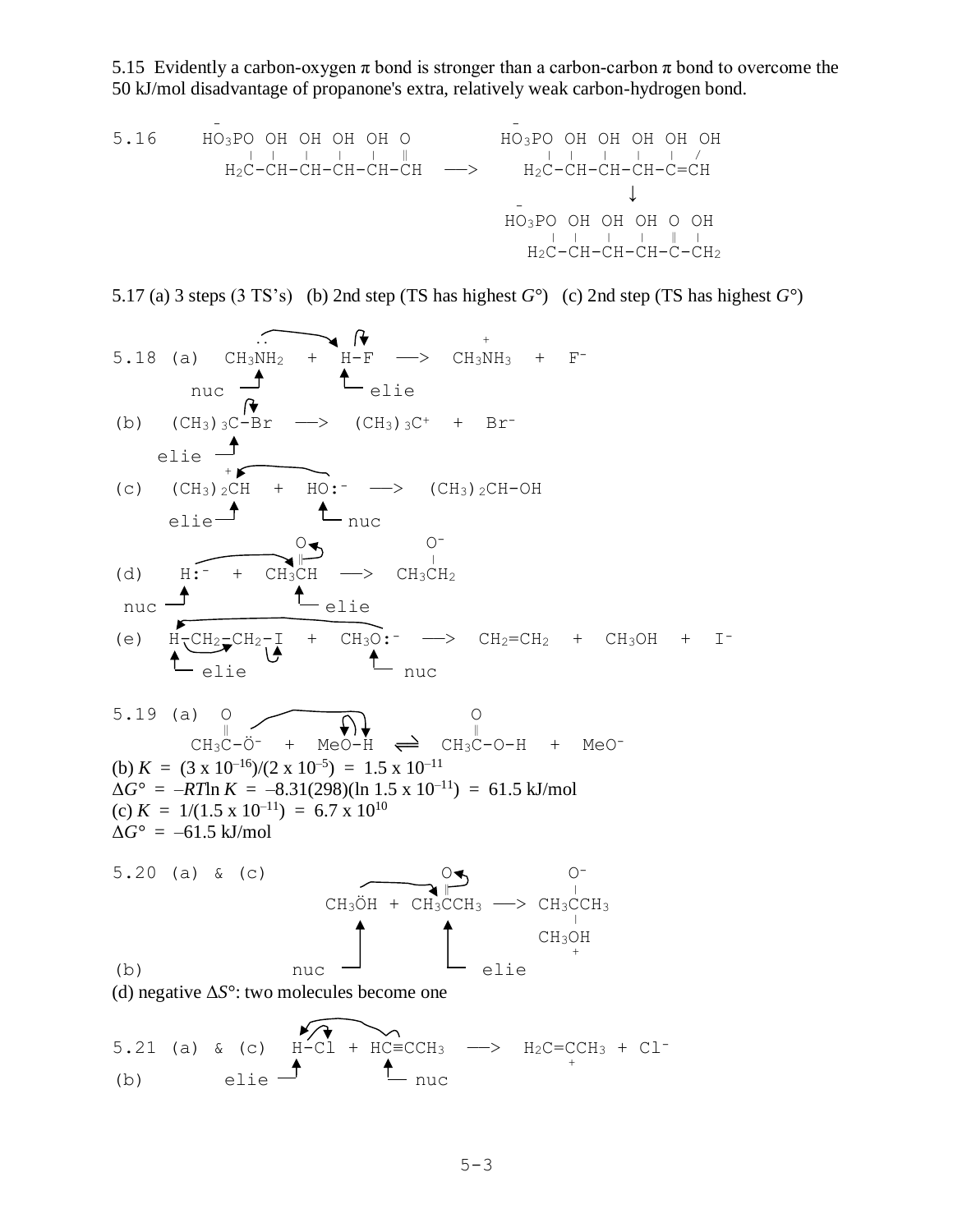



(e) yes, same TS

5.26 (a) reaction rate  $\uparrow$  (b)  $k \uparrow$  (c) rate of reverse reaction  $\uparrow$ (d) equilibrium shifts toward side with more enthalpy

5.27 (a) reaction rate ↑ (b) *k* ↑  $(c)$  adds [catalyst]<sup>x</sup> to the rate equation; may add or remove other concentrations or change exponents of concentrations

(d) rate  $\uparrow$  (e) no change in equilibrium

5.28 (a) e.g., H<sub>2</sub>O (or less basic base)  
\n(b) 
$$
G^{\circ}
$$
  
\nHNO<sub>3</sub> + H<sub>2</sub>O  
\n  
\n $\underline{HNO_3 + H_2O}$ 

Reaction

5.29 The resonance of the benzene ring stabilizes the enol: